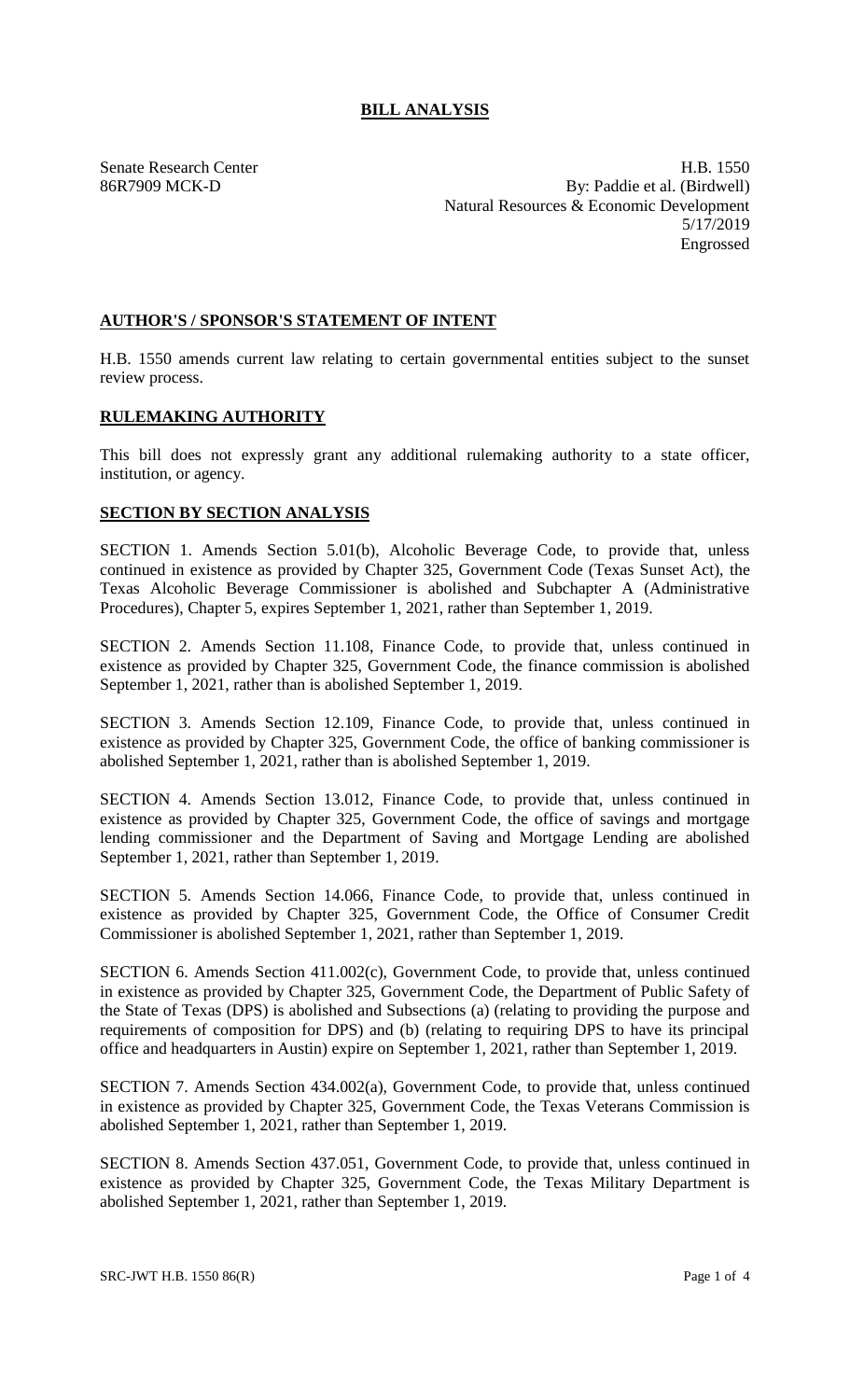SECTION 9. Amends Section 441.001(q), Government Code, to provide that, unless continued in existence as provided by Chapter 325, Government Code, the Texas State Library and Archives Commission is abolished September 1, 2021, rather than September 1, 2019.

SECTION 10. Amends Section 442.002(k), Government Code, to provide that, unless continued in existence as provided by Chapter 325, Government Code, the Texas Historical Commission is abolished and this chapter (Texas Historical Commission) expires September 1, 2021, rather than is abolished September 1, 2019.

SECTION 11. Amends Section 2210.002(b), Insurance Code, to require the Texas Windstorm Insurance Association to be reviewed during the period in which state agencies abolished in 2021, rather than in 2019, are reviewed. Provides that this subsection expires September 1, 2021, rather than September 1, 2019.

SECTION 12. Amends Section 412.021(f), Labor Code, to provide that, unless continued in existence as provided by Chapter 325, Government Code, the Risk Management Board is abolished and this section (Risk Management Board) expires September 1, 2021, rather than September 1, 2019.

SECTION 13. Amends Section 32.003, Natural Resources Code, to provide that, unless continued in existence as provided by Chapter 325, Government Code, the School Land Board is abolished September 1, 2021, rather than September 1, 2019.

SECTION 14. Amends Section 161.0111, Natural Resources Code, to require the Veterans' Land Board to be reviewed during the period in which state agencies abolished in 2021 are reviewed and every 12th year after that, rather than in which state agencies are abolished in 2019 and every 12th year after 2019 are reviewed.

SECTION 15. Amends Section 151.004, Occupations Code, to provide that, unless continued in existence as provided by Chapter 325, Government Code, the Texas Medical Board is abolished and this subtitle (Physicians) and Chapters 204 (Physician Assistants), 205 (Acupuncture), 206 (Surgical Assistants), 601 (Medical Radiological Technologists), 602 (Medical Physicists), 603 (Perfusionists), 604 (respiratory Care Practitioners) expire September 1, 2021, rather than September 1, 2019.

SECTION 16. Amends Section 501.005, Occupations Code, to provide that, unless continued in existence as provided by Chapter 325, Government Code, the Texas State Board of Examiners of Psychologists is abolished and this chapter (Psychologists) expires September 1, 2021, rather than September 1, 2019.

SECTION 17. Amends Section 502.003, Occupations Code, to provide that, unless continued in existence as provided by Chapter 325, Government Code, the Texas State Board of Examiners of Marriage and Family Therapists is abolished and this chapter (Marriage and Family Therapists) expires September 1, 2021, rather than September 1, 2019.

SECTION 18. Amends Section 531.005, Occupations Code, to provide that, unless continued in existence as provided by Chapter 325, Government Code, the Texas State Board of Examiners of Professional Counselors is abolished September 1, 2021, rather than September 1, 2019.

SECTION 19. Amends Section 505.005, Occupations Code, to provide that, unless continued in existence as provided by Chapter 325, Government Code, the Texas State Board of Social Worker Examiners is abolished and Section 505.101 (Board; Membership) expires September 1, 2021, rather than September 1, 2019.

SECTION 20. Amends Section 651.002, Occupations Code, to provide that, unless continued in existence as provided by Chapter 325, Government Code, the Texas Funeral Services Commission is abolished and this chapter (Cemetery and Crematory Services, Funeral Directing, and Embalming) expires September 1, 2021, rather than September 1, 2019.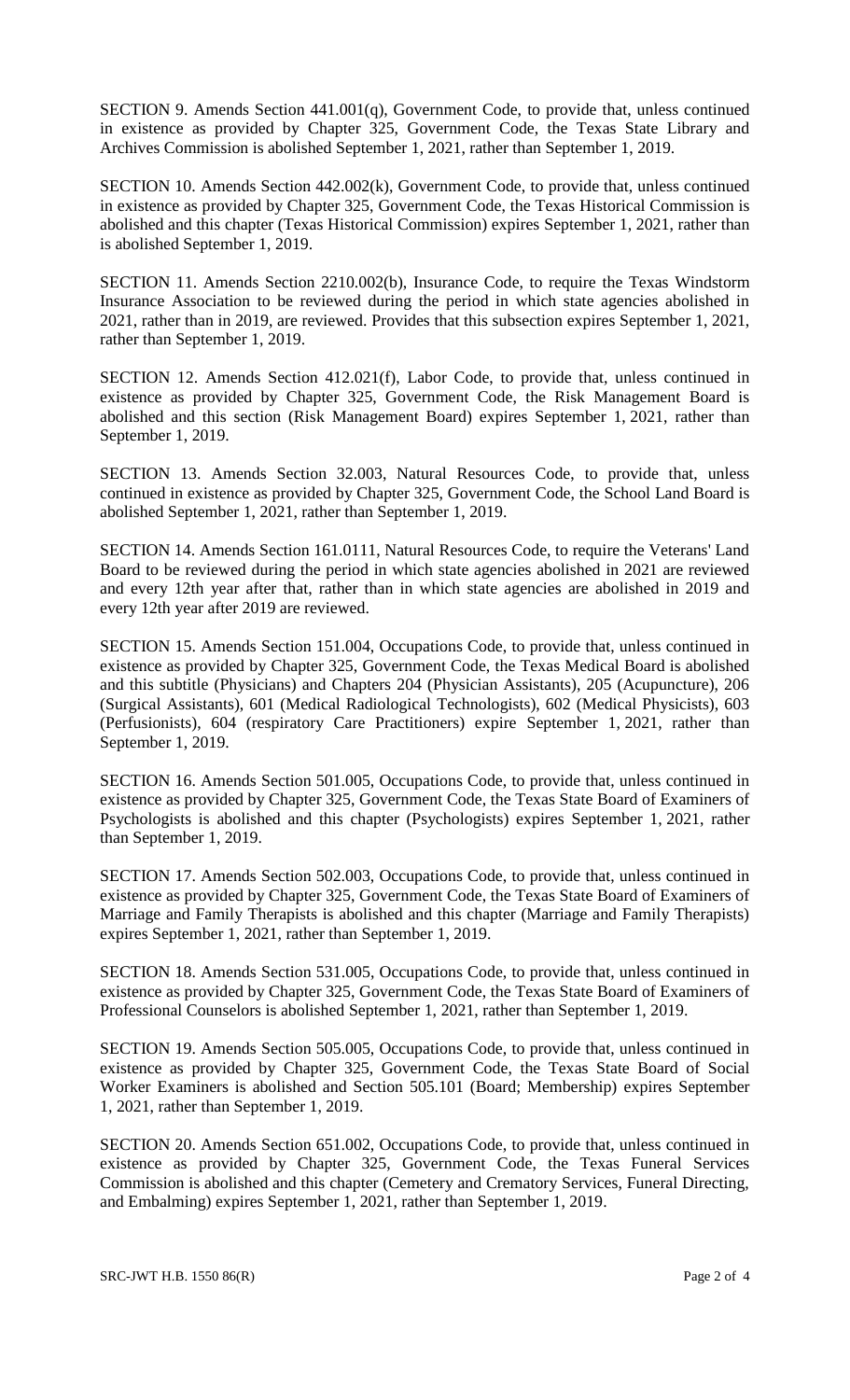SECTION 21. Amends Section 901.006, Occupations Code, to provide that, unless continued in existence as provided by Chapter 325, Government Code, the Texas State Board of Public Accountancy is abolished and this chapter (Accountants) expires September 1, 2021, rather than September 1, 2019.

SECTION 22. Amends Section 1002.003, Occupations Code, to provide that, unless continued in existence as provided by Chapter 325, Government Code, the Texas Board of Professional Geoscientists is abolished and this chapter (Geoscientists) expires September 1, 2021, rather than September 1, 2019.

SECTION 23. Amends Section 1071.003, Occupations Code, to provide that, unless continued in existence as provided by Chapter 325, Government Code, the Texas Board of Professional Land Surveying is abolished and this chapter (Land Surveyors) expires September 1, 2021, rather than September 1, 2019.

SECTION 24. Amends Section 1101.006, Occupations Code, to provide that, unless continued in existence as provided by Chapter 325, Government Code, the Texas Real Estate Commission is abolished and this chapter (Real Estate Brokers and Sales Agents), Chapter 1102 (Real Estate Inspectors), Chapter 1303 (Residential Services Companies), and Chapter 221 (Texas Timeshare Act), Property Code expire September 1, 2021, rather than September 1, 2019.

SECTION 25. Amends Section 1103.006, Occupations Code, to provide that, unless continued in existence as provided by Chapter 325, Government Code, the Texas Appraiser Licensing and Certifications Board is abolished and this chapter (Real Estate Appraisers\_ and Chapter 1104 (Appraisal Management Companies) expires September 1, 2021, rather than September 1, 2019.

SECTION 26. Amends Section 1301.003, Occupations Code, to provide that, unless continued in existence as provided by Chapter 325, Government Code, the Texas State Board of Plumbing Examiners is abolished and this chapter (Plumbers) expires September 1, 2021, rather than September 1, 2019.

SECTION 27. Amends Section 8503.0021(a), Special District Local Laws Code, to require the review of the Lower Colorado River Authority (authority) to be conducted under Section 325.025 (River Authorities Subject to Review), Government Code, as if the authority were a state agency scheduled to be abolished September 1, 2021, rather than September 1, 2019, and every 12th year after that year.

SECTION 28. Amends Section 1001.005, Transportation Code, to provide that, unless continued in existence as provided by Chapter 325, Government Code, the Texas Department of Motor Vehicles is abolished September 1, 2021, rather than September 1, 2019.

SECTION 29. Amends Subsection O, Section 2, The Securities Act (Article 581-2, V.T.C.S.), to provide that, unless continued in existence as provided by Chapter 325, Government Code, the State Securities Board, is abolished and this Act expires September 1, 2021, rather than September 1, 2019.

SECTION 30. Amends Section 1A(a), Chapter 75, Acts of the 43rd Legislature, 1st Called Session, 1933, to require the review to be conducted under Section 325.025, Government Code, as if the district were a state agency scheduled to be abolished September 1, 2021, rather than September 1, 2019, and every 12th year after that year.

SECTION 31. Amends Section 1.02A(a), Chapter 427, Acts of the 44th Legislature, 1st Called Session, 1935, to require the review to be conducted under Section 325.025, Government Code, as if the authority were a state agency scheduled to be abolished September 1, 2021, rather than September 1, 2019, and every 12th year after that year.

SECTION 32. Amends Section 1A(a), Chapter 279, Acts of the 56th Legislature, Regular Session, 1959, to require the review to be conducted under Section 325.025, Government Code, as if the authority were a state agency scheduled to be abolished September 1, 2021, rather than September 1, 2019, and every 12th year after that year.